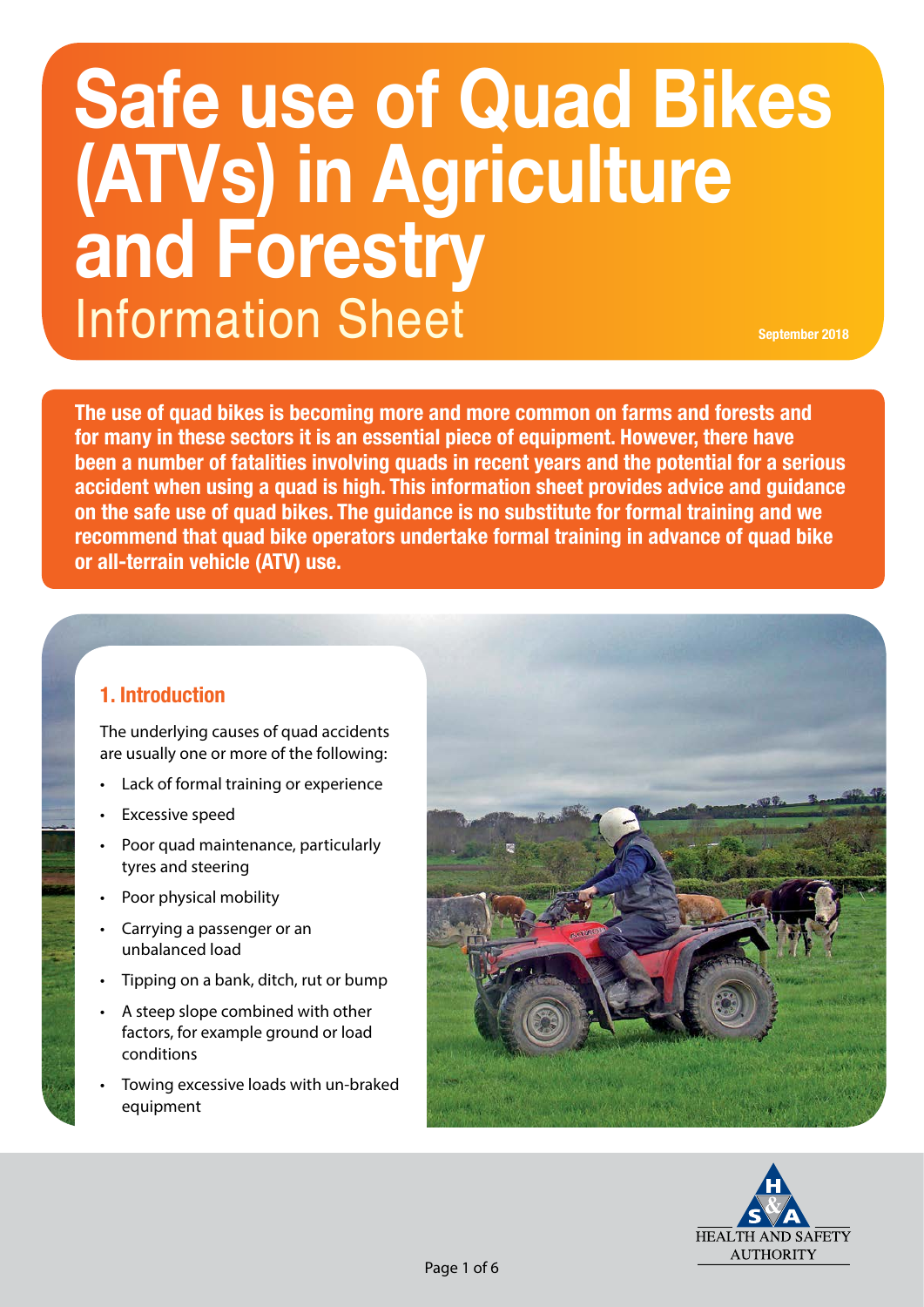## Case Study 1

Deceased had travelled up his land at the back of his home on a quad with a sprayer mounted on the back filled with fluid. He was found trapped under the quad which was laying on its side.

## Case Study 3

Deceased was operating the quad bike up a steep bank out of a river when he lost control. The quad skidded sideways and overturned into the stream trapping him underneath.

# Case Study 2

Deceased was out checking livestock on his quad in poor light conditions. He struck a pole and died of head injuries. He was not wearing a helmet.

## Case Study 4

Deceased was found lying under an overturned quad bike by a family member. It appears the quad veered off its path and overturned when it struck a ditch.

# **2. Significant Hazards**

| <b>DANGER ZONE OR HAZARD</b>                                                                                                                                                                                                                                                                      | <b>TYPE OF HAZARD</b>                     |
|---------------------------------------------------------------------------------------------------------------------------------------------------------------------------------------------------------------------------------------------------------------------------------------------------|-------------------------------------------|
| <b>Mechanical Hazards</b>                                                                                                                                                                                                                                                                         |                                           |
| <b>Acceleration or Deceleration:</b><br>Quick acceleration or deceleration may lead to overturning of the quad by the rider<br>resulting in the rider being trapped underneath.<br>Feet slipping from foot rests and being trapped under rotating wheels is one of the<br>major hazards on quads. | Crushing<br>Entanglement                  |
| <b>Poor Maintenance:</b><br>Unless the quad has adequate maintenance, steering, suspension, seating, brakes<br>and transmission controls, the rider will not have full control over the vehicle.                                                                                                  | <b>Being Thrown</b>                       |
| <b>Stability:</b><br>Stability is compromised when tyres are underinflated (tyres separating from rims) or<br>overinflated (may not adapt to the terrain) leading to loss of control.                                                                                                             | Being Thrown, Crushed                     |
| <b>Ergonomic Hazards</b>                                                                                                                                                                                                                                                                          |                                           |
| <b>Design and location of indicators:</b><br>The machine could start reversing without the rider being aware of it. The user could<br>assume that the gearbox is in neutral when a gear is disengaged. The machine could<br>in such cases start moving suddenly.                                  | Fatigue, other hazards<br>caused by error |

# **3. Control Measures for Quads**

Apart from the below, it is vital that you understand and be familiar with the instruction handbook supplied with the vehicle which provides information and instruction regarding maintenance of the vehicle, use and operation.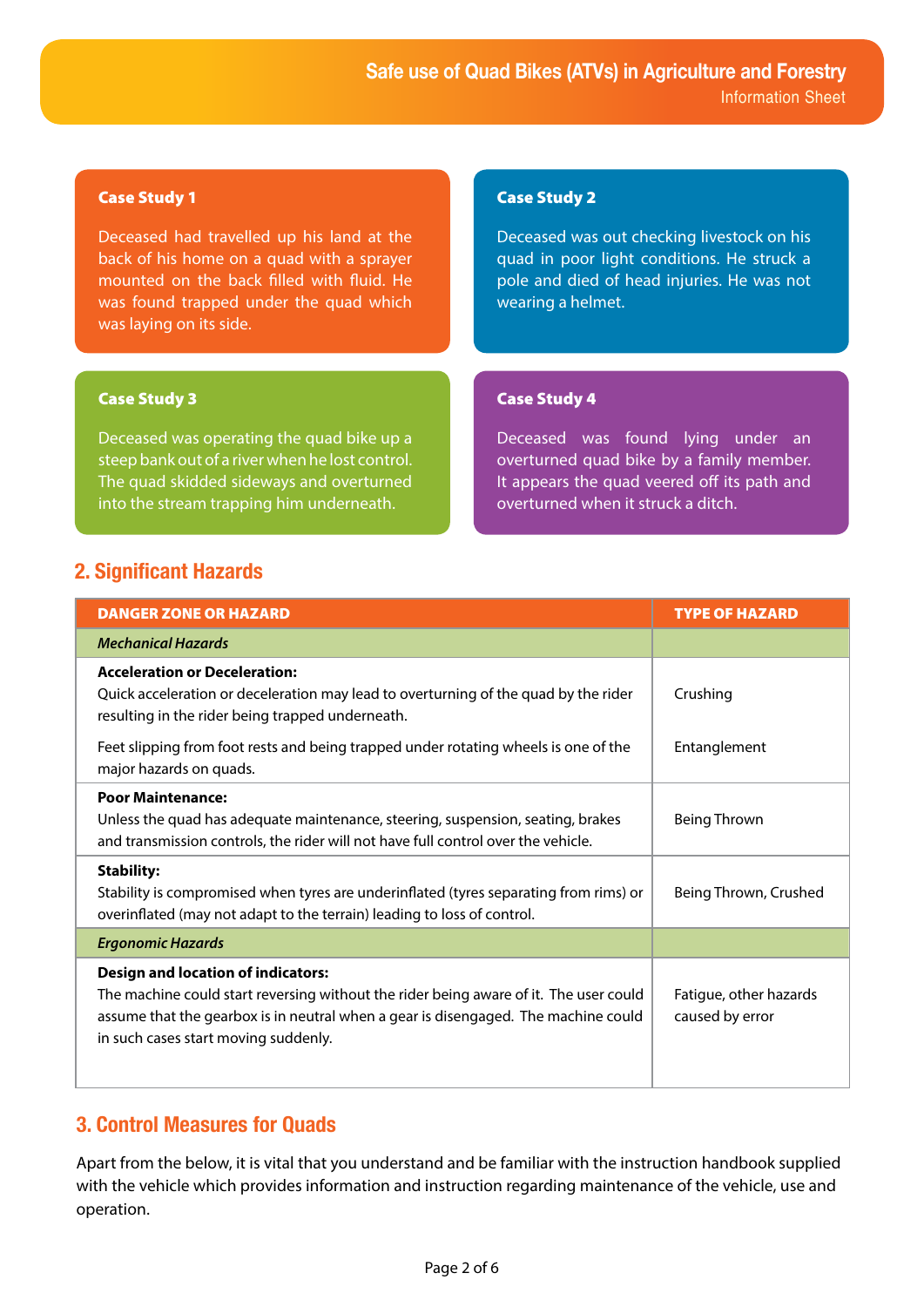# **3. Control Measures for Quads (Cont'd)**

# **Training:**

Professional formal training is vital. It is a legal requirement to provide adequate training under both the Safety, Health and Welfare at Work Act 2005 and the General Application Regulations 2007. Under the 2005 Act, an employer must provide such instruction, training and supervision as is necessary to ensure the health and safety of their employees.

In effect this means that the employer (the farmer) must provide adequate training and ensure that quads are only ridden by employees (which may be the farmer himself) who have received appropriate training in their safe use, including the use of any towed equipment or attachments. The same requirements apply to the farmer or any selfemployed person.

## **Personal Protective Equipment:**

Head protection is vital. Helmets significantly reduce the number and severity of serious head injuries. Operators should always wear an approved helmet. Refer to your quad manufacturers' recommendation.

A helmet should fit your head comfortably and securely. For example, some manufacturer's instructions recommend wearing an approved motorcycle helmet, stating an open face helmet offers some protection but a full-face helmet offers more. Wearing a helmet with a face shield or goggles protects your eyes and will help your vision.

Also, the wearing of sturdy off-road motorcycle boots, gloves, riding trousers with knee pads, a riding jersey with padded elbows, and a chest / shoulder protector. See motorcycle helmet Regulation No. 22 (ECE 22) which is the current European standard for helmets for motorcycles and BS ISO6658:2017. High visibility clothing may also be appropriate.

#### **Passengers:**

Never carry a passenger on a quad bike. The **long seat is for active riding, operators shifting their body weight** backwards and forwards for different slope conditions, and is not for carrying passengers.

## **Route Planning:**

Over rough terrain get to know your own ground and stick to planned routes where possible. Walk new routes if necessary to check for hidden obstructions or rutting of the ground. When selecting routes consider changes to the surface due to weather conditions and allow for any effects of loads being carried and attachments. These make a marked difference to the stability and abilities of the machine.

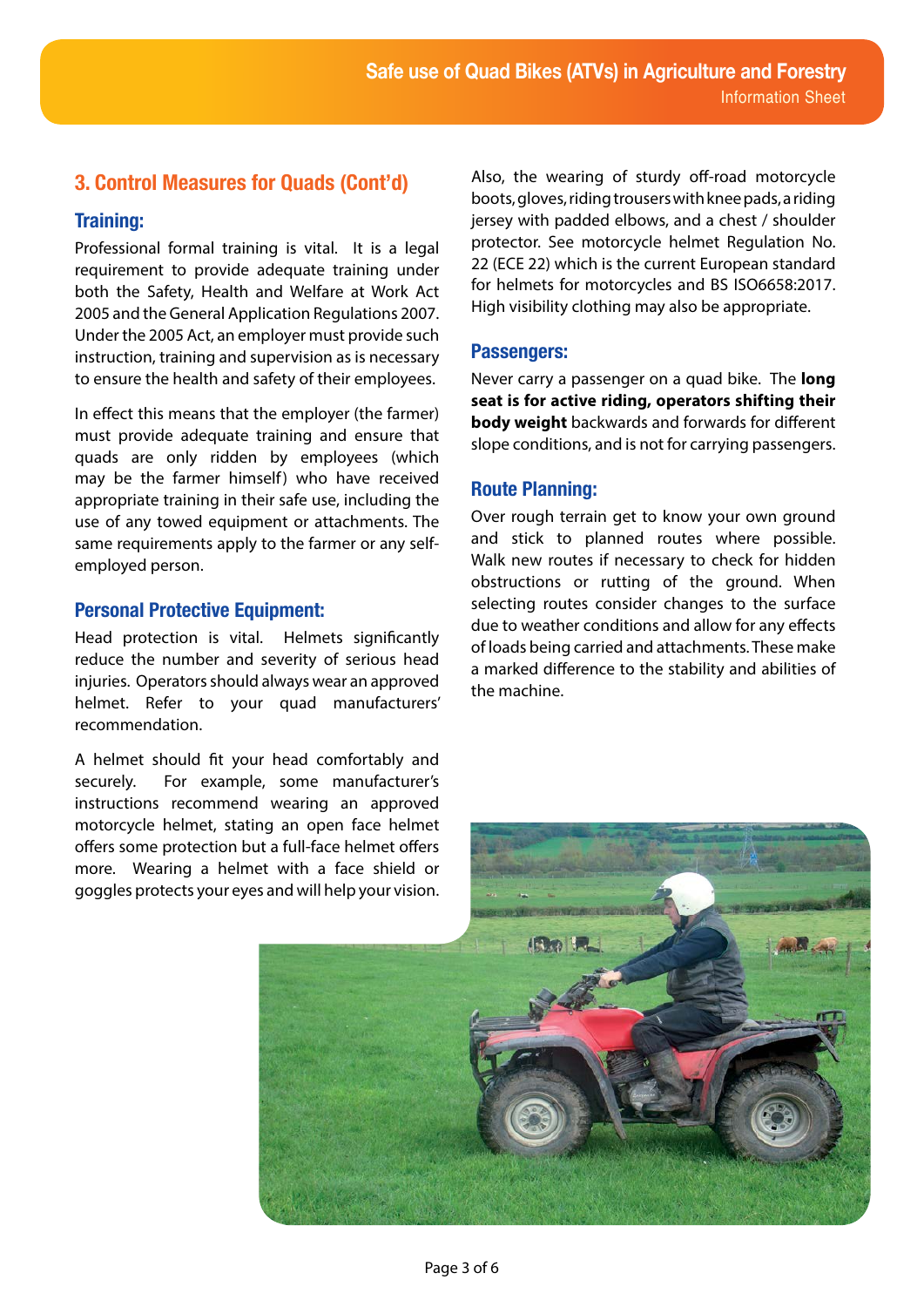# **4. Safety Checks and Maintenance**

Quads commonly used in Ireland are intended for use by a rider aged 16 or older. Off-road riding is especially hard on a quad so it is essential to carry out maintenance according to the manufacturer's recommendations. Check in particular:

**Tyres:** The size, designation, load index and type of tyres suitable for the vehicle are specified in the instruction handbook/manual.

**Tyre marking:** Quads are required to be equipped with tyres carrying the following markings:

- (a) At least one tyre sidewall shall be marked with the following statement or equivalent message: "Do Not Inflate Beyond XY kPa When Seating Bead".
- (b) Both tyre sidewalls shall be marked with the date code of manufacture in letters or numerals which are visible and indelible.

**Pressure Gauge:** Use a gauge that is designed for measuring and displaying recommended tyre pressures. This is generally supplied with your quad.

**Brakes and throttle:** Check that the brakes give a safe straight stop and that the throttle operates smoothly in all steering positions. Brakes other than disc brakes can have a relatively short life in farm or forestry conditions unless regularly and effectively maintained.

**Controls:** Be aware that controls for selecting forward, neutral or reverse or for selecting overall transmission ranges or for selecting the differential drive(s) may be located and operated differently. A diagram showing the different positions of the control device(s) should be permanently marked in the field of vision of the rider and close to the controls and kept clean.

**Ergonomics:** When selecting a quad, take account of the characteristics of the rider the bike is intended for including body dimensions, weight, postures, body movements, physical strength and general abilities.

# **5. Safe Driving Methods**

Most quads have no differential (they have a solid rear axle) and so do not handle in the same way as other machines. This means that when you turn, the quad tries to keep going in a straight line.

When cornering on a quad with no differential or with the differential engaged, your body weight needs to be positioned depending on how sharp the corner is and on how fast you are going. For slow cornering you should put your body weight on the footrest on the outside of the turn while leaning your upper body into the turn. This will allow the inside driving wheel to skid slightly, allowing the quad to make the turn properly. At faster turning speeds the need for weight transfer to the outside of the turn decreases:

- If your quad has a differential and it is disengaged, when cornering your weight should be transferred to the inside of the turn.
- When riding across a slope, keep your weight on the uphill side of the quad.
- When going downhill, slide your weight backwards and select a low gear, reducing the need to use the brakes.
- When going uphill, move your weight forwards and maintain a steady speed.

The positions described above can be made more effective for rough ground and higher speeds by standing in a stooped position (called active riding). This increases the ability to shift weight quickly and maintain stability. It is important to keep both feet on the footrests at all times. Avoid sudden increases in speed, as this is a common cause of rearward overturning accidents, even from a standing start on flat ground where there is good grip. Never put your foot onto the ground to stabilise a quad when riding.

Physical fitness and agility is required for active riding, potentially making quad bikes unsuitable for physically unfit or elderly riders.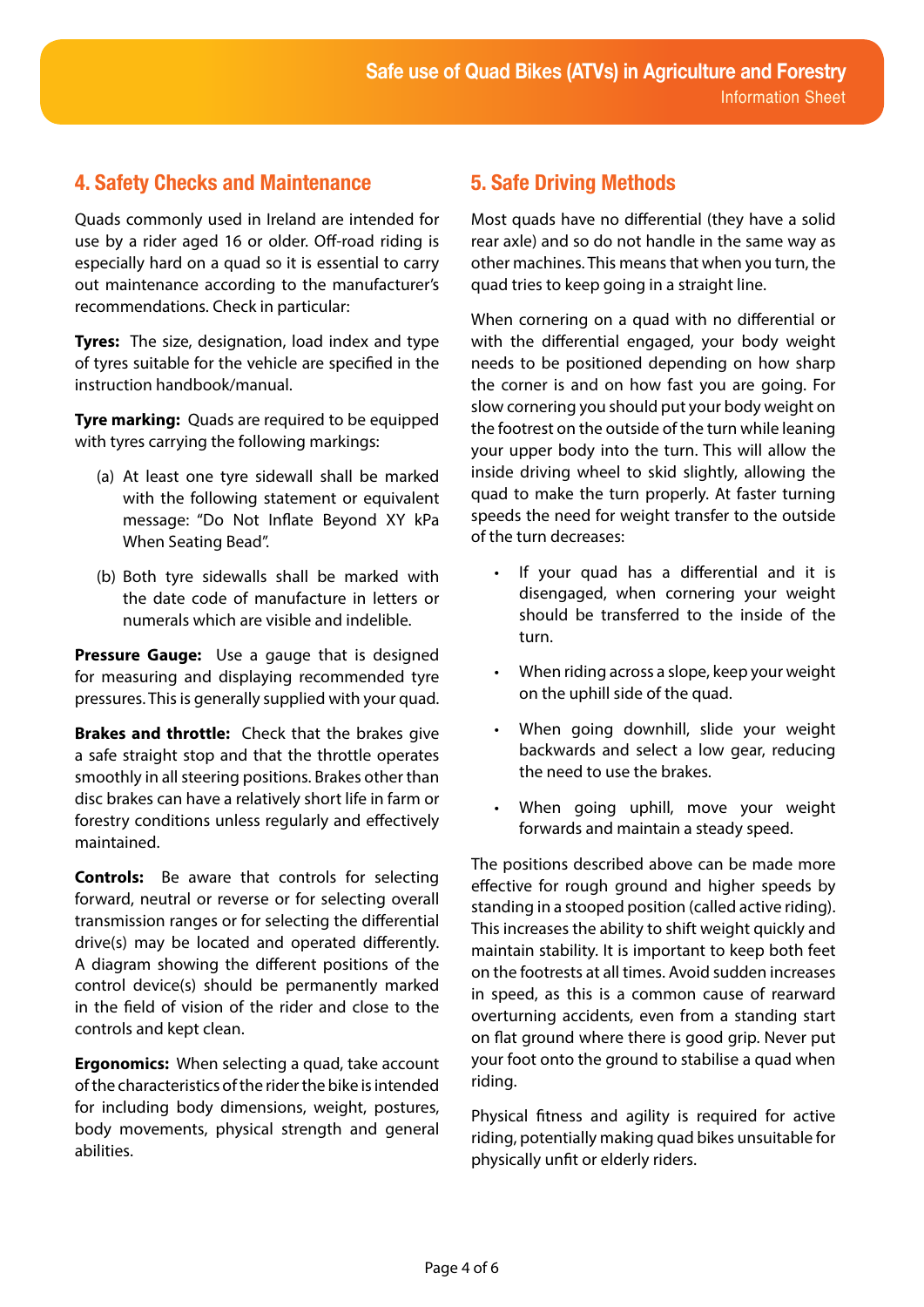#### **Trailed equipment and loads**

Ensure all riders know the manufacturers recommended towing capacity and drawbar loading limit. Always operate within these requirements. Remember that your ability to control the quad by your body movements will be considerably reduced when carrying a load or towing a trailer. Risk assessment is key.

When selecting trailed equipment look for:

- over run brakes,
- swivel hitch drawbar,
- bead lock rims on wheels,
- a low centre of gravity and a wide wheel track,
- a long drawbar, and
- attachment points for securing a load.

Check the weight ratio between your quad and its trailed load. This needs to be assessed for each operation. These loads should be reduced when working on slopes, uneven ground or poor surface conditions. Follow the manufacturer's advice for your particular machine.

Weight transfer is also important. Stability and resistance to jack knifing is improved if some load is transferred onto the quad's drawbar. Do not exceed the manufacturers drawbar loading limit. Remember that weight transfer can change dramatically when you start going uphill or downhill.

When selecting mounted equipment, make sure it is within the manufacturer's approved weight limit, with a low centre of gravity, and controls which are easy to operate but do not create a hazard. Where equipment is added to one end of the machine, add ballast at the other end to maintain stability.

Loads carried on racks must be well secured, for example with ratchet straps, and be evenly balanced between the front and rear, except where they are deliberately altered to aid stability when going up or down a slope.

Only tow a load from the hitch point. Loads towed from other points such as the rear rack have caused sudden rear overturning even on slight slopes or with slight acceleration. Ropes or chains should not be used to drag a load where they can become caught on a wheel. This may lead to entanglement with the brake cable, causing unexpected braking.

#### **Using sprayers**

You are more likely to be exposed to spray drift on a quad than on a tractor with a cab, so a tractor should be used whenever possible. Where a quad is used, then attention to safety features is especially important when buying a sprayer and when spraying, particularly with mounted sprayers where the boom is close to you and contamination more likely.

• Consider techniques and equipment which contain spray within the target area and reduce potential drift, such as a drift hood or canopy, low drift nozzles.